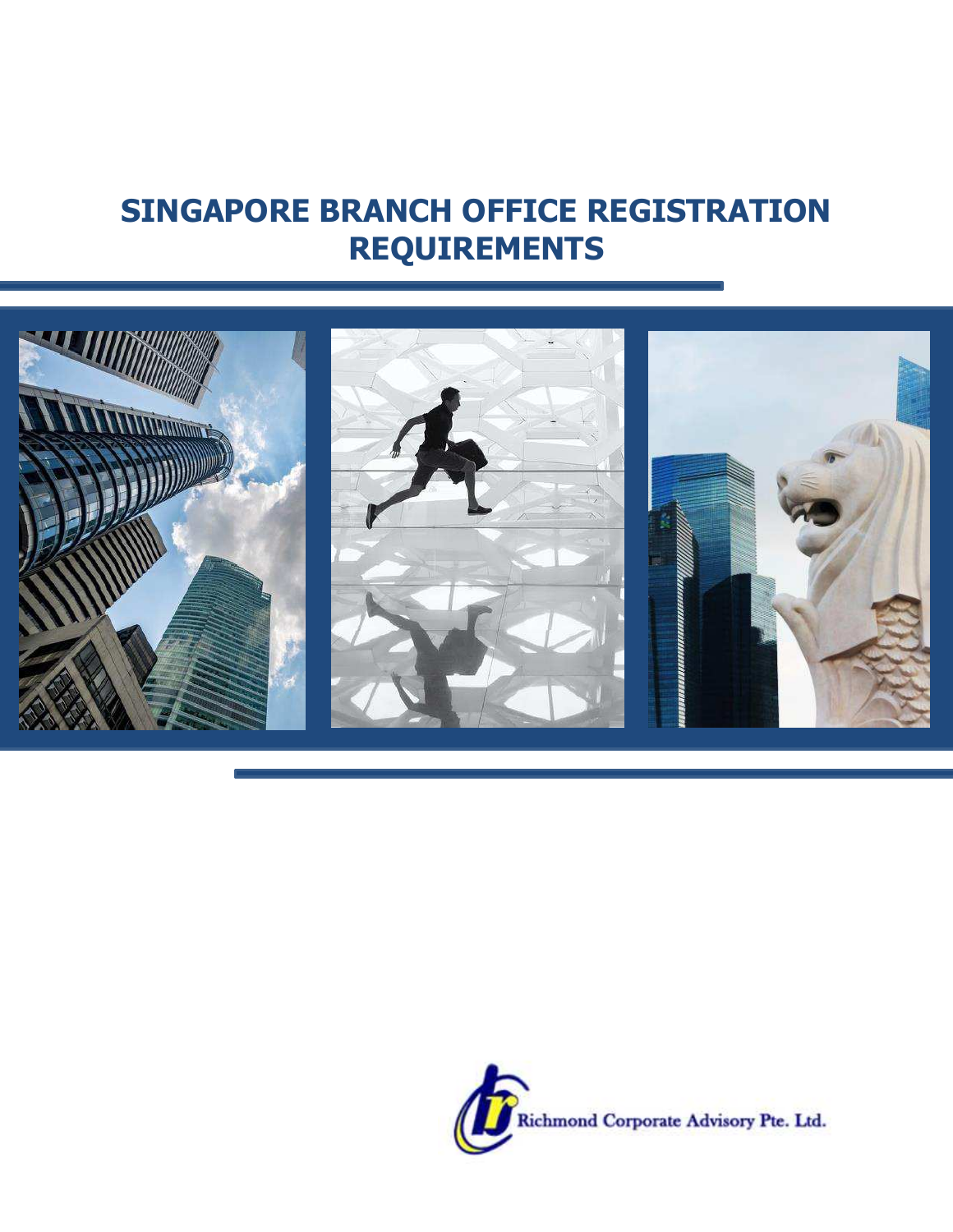The Singapore Companies Act defines a foreign company as a company, corporation, society, association or other body incorporated outside Singapore or an unincorporated society, association or other body that does not have its head office or principal place of business in Singapore, and that may, under the law of its place of origin, sue or be sued; alternately, the company may hold property in the name of the secretary or other officer of the body or association duly appointed for that purpose.

## **Checklist: Singapore Branch Office Characteristics**

The branch office is considered as an extension of the foreign company. As such, it is not a separate legal entity.

A branch does not have its own Memorandum and Articles of Association (MAA). Its structure, shareholders, and the business activities a branch carries out are directed by the MAA of its parent company.

The branch office must have the same name as the foreign company.

It must also carry out the same business activities.

It must have a registered office address in Singapore.

The foreign company will be held responsible for any liabilities incurred by its branch office.

An Employment Pass must be secured for any foreign staff relocating to Singapore.

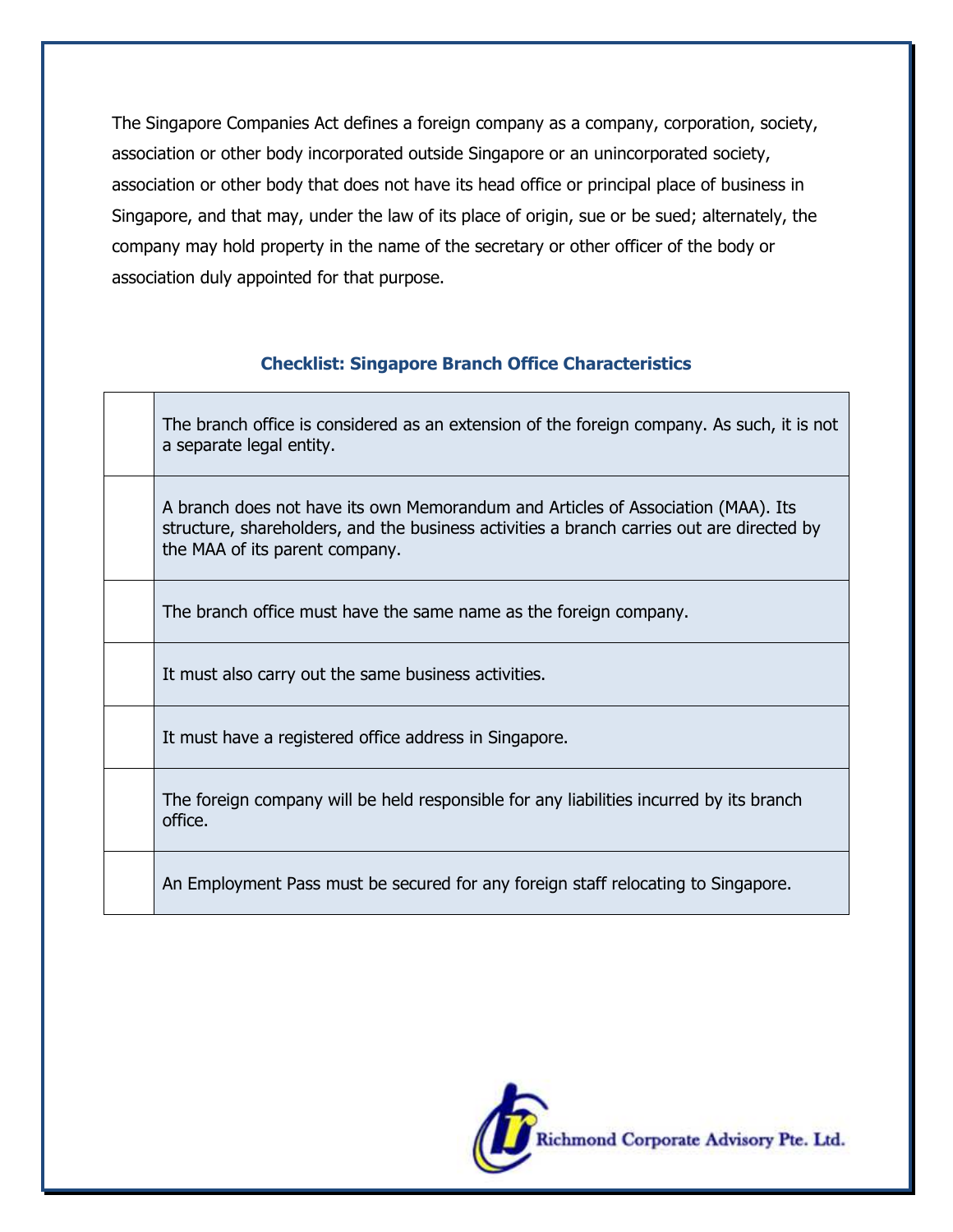# **Checklist: Key Requirements for Singapore Branch Office Setup**

A certified copy of the certificate of incorporation in the foreign country;

A certified copy of the instrument defining its constitution;

A list of the directors with their respective professional profiles;

If any of the directors are a Singapore resident and member of the local board of directors, then a memorandum stating the powers of the local directors must be furnished;

A Memorandum of Appointment or Power of Attorney of two or more local agents who are authorised to accept notices served on the branch on its behalf. The local agents must be natural persons residing in (not necessarily citizens of) Singapore;

A statutory declaration in prescribed form made by the agent confirming particulars of the branch;

A notice of location of the registered office in Singapore;

Original documents of the foreign corporation must be certified translated copies in English to be filed with the ROC